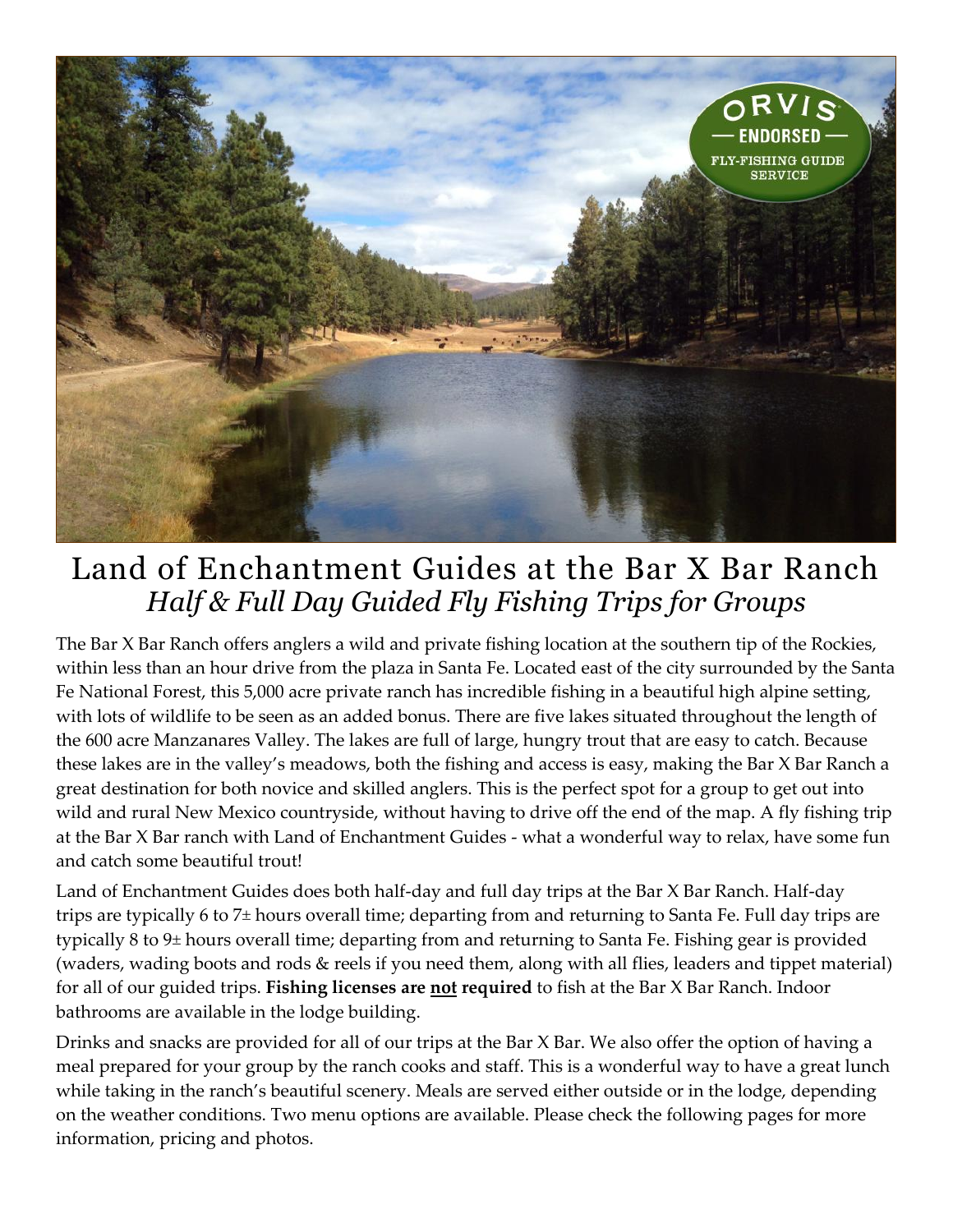# Trip Costs & Options

Half and full day trips are available. All of our Bar X Bar Ranch trips are based on a per person rate, with **a minimum of 9 participants** in your group. We can do smaller sized groups but they will have to be priced accordingly, to the exact number of people. There will be one guide for every two to four anglers. Typically it will be one guide for every three anglers but, depending on group size and the angler's skill level, we may shift the guide to angler ratio to suit an individual angler's specific needs.

#### *HALF-DAY FISHING TRIPS:*

The cost per person for a half-day guided fly fishing trip is \$260.00 and includes all fishing equipment needed, the ranch's rod fee and drinks and snacks (provided by your guide/guides).

#### *FULL-DAY FISHING TRIPS:*

The cost per person for a full-day guided fly fishing trip is \$310.00 and includes all fishing equipment needed, the ranch's rod fee, a nice lunch and drinks and snacks (provided by your guide/guides).

#### *NON-FISHING GUESTS:*

If you have some folks in your group who would like to come along on the trip and not fish, they are more than welcome to do so. They can hike around the valley, look at the wildlife and enjoy the scenery. The ranch use fee for non-fishing guests is \$65.00 per person for both half and full day trips. This includes the ranch's day use fee and drinks and snacks. There is no ranch use fee or charge for children under 8 years old, if they are accompanied by and adult.

Our full day trips include an nice lunch of hors d'oeuvres and cold sandwiches. We offer the option of "upgrading" the menu to a Country Style Bar-B-Que for an additional per-person cost. Please see below for the menu and pricing:

Alcoholic beverages are not provided but you are welcome to bring your own...

### *COUNTRY STYLE PICNIC/BBQ MENU • \$32 PER PERSON* Hors D'oeuvres: Cheeses & Salami, Olives, Chips & Salsa, etc. Main Course: Grilled Hamburgers & Sausages Side Dishes: Baked Beans, Potato Salad & Pickles, etc. Dessert: Fruit Salad, Melons & Cookies Beverages: Iced Tea, Lemonade & Sodas

*The prices do not include NM tax or any gratuity for your guides and/or the cook and staff. All trips are subject to availability. To secure your reservation, advance booking is recommended.*

**مئ** For more information about these trips and/or Land of Enchantment Guides... Feel free to call us at: (505) 629-5688 Also, please check out our website: [www.loeflyfishing.com](http://www.loeflyfishing.com)